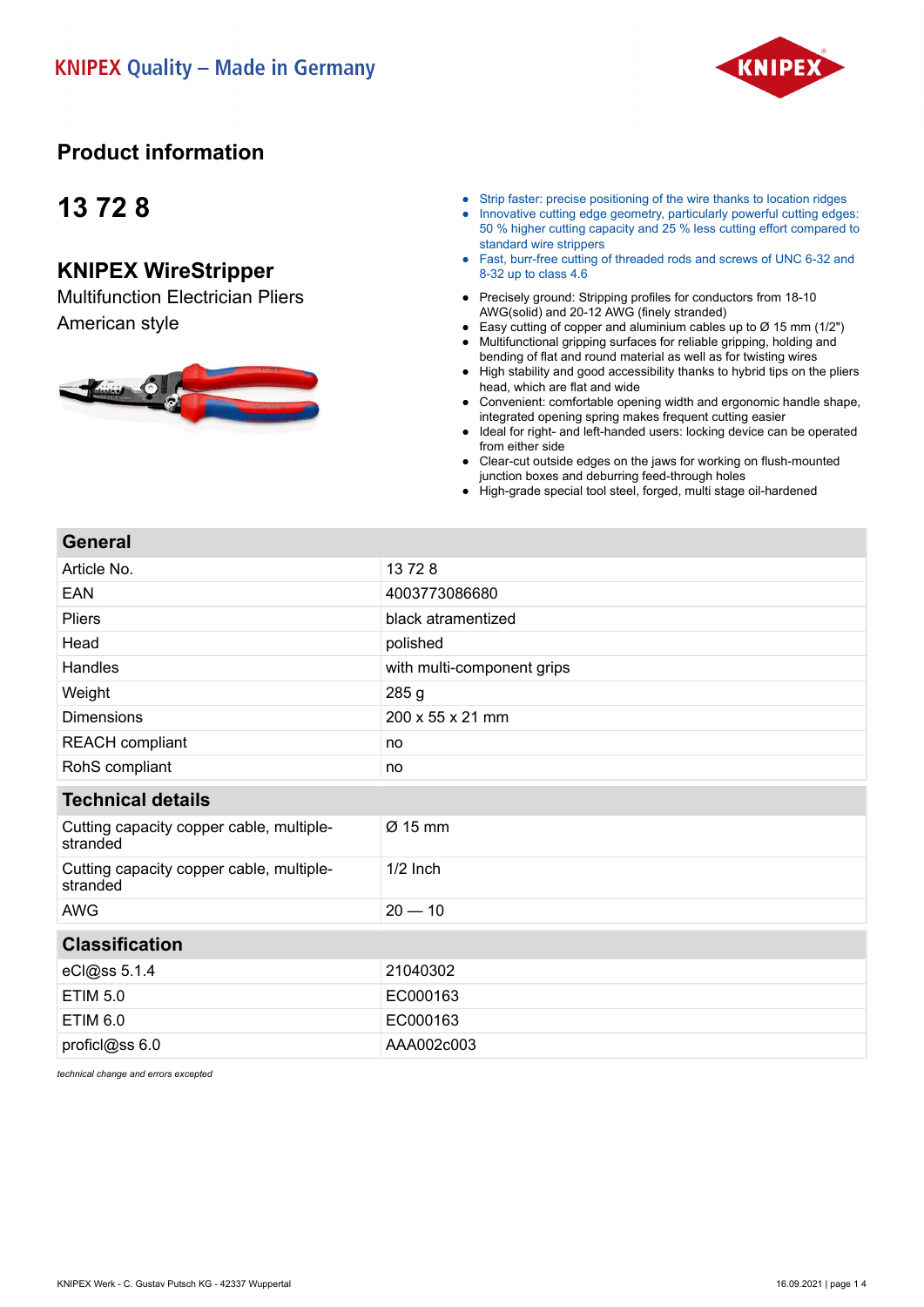











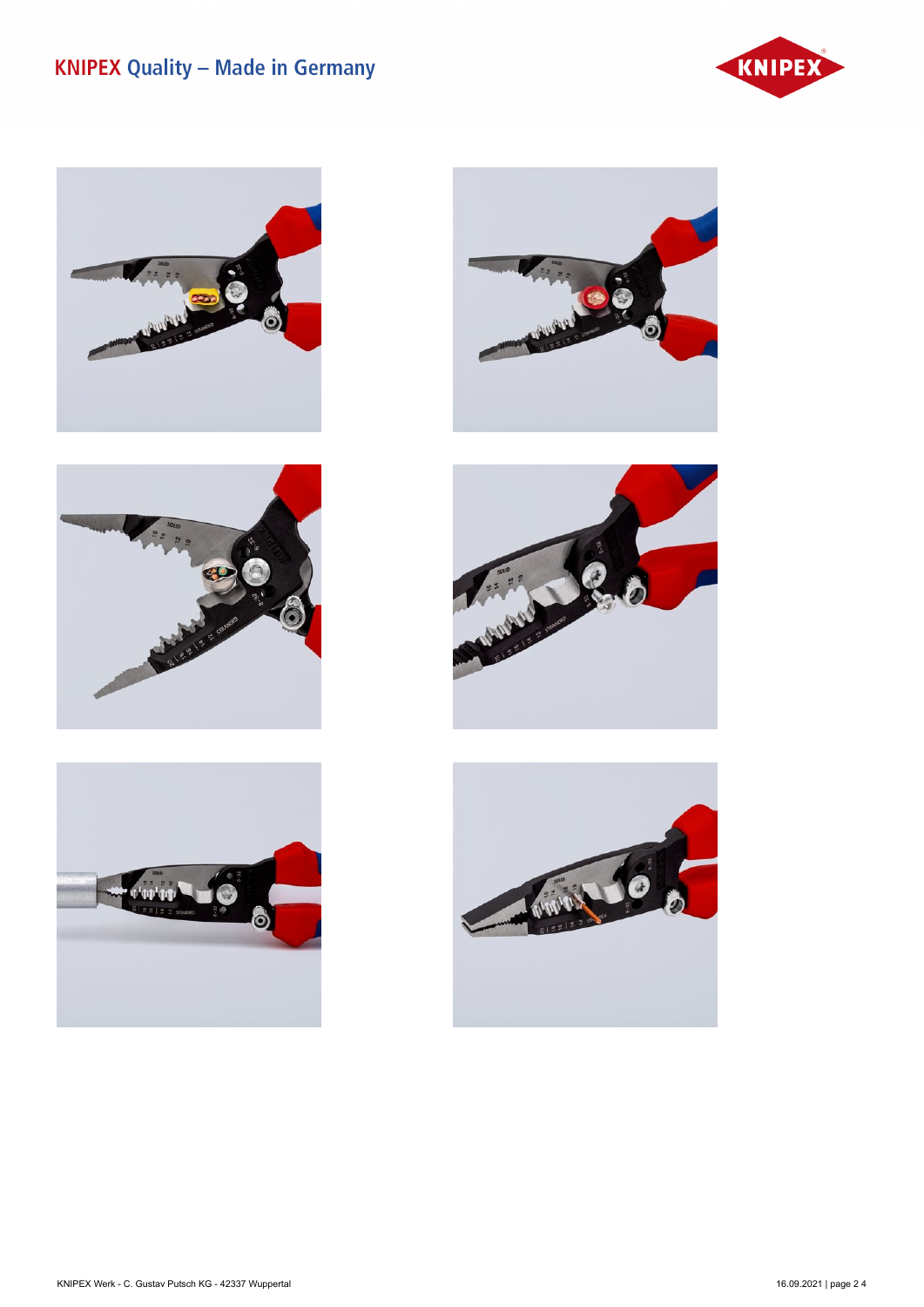# **KNIPEX Quality - Made in Germany**